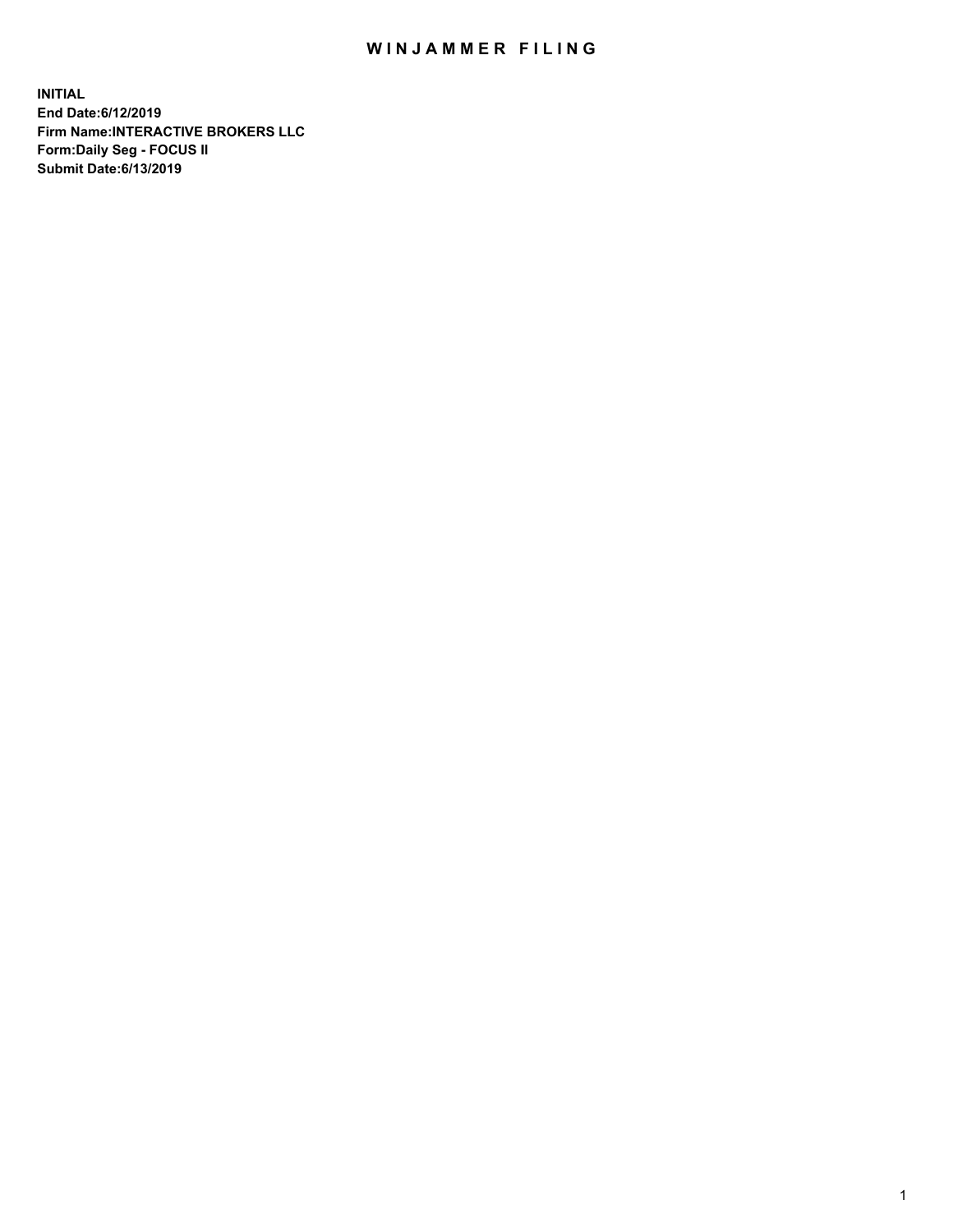**INITIAL End Date:6/12/2019 Firm Name:INTERACTIVE BROKERS LLC Form:Daily Seg - FOCUS II Submit Date:6/13/2019 Daily Segregation - Cover Page**

| Name of Company                                                                                                                                                                                                                                                                                                                | <b>INTERACTIVE BROKERS LLC</b>                                                                  |
|--------------------------------------------------------------------------------------------------------------------------------------------------------------------------------------------------------------------------------------------------------------------------------------------------------------------------------|-------------------------------------------------------------------------------------------------|
| <b>Contact Name</b>                                                                                                                                                                                                                                                                                                            | James Menicucci                                                                                 |
| <b>Contact Phone Number</b>                                                                                                                                                                                                                                                                                                    | 203-618-8085                                                                                    |
| <b>Contact Email Address</b>                                                                                                                                                                                                                                                                                                   | jmenicucci@interactivebrokers.c<br>om                                                           |
| FCM's Customer Segregated Funds Residual Interest Target (choose one):<br>a. Minimum dollar amount: ; or<br>b. Minimum percentage of customer segregated funds required:% ; or<br>c. Dollar amount range between: and; or<br>d. Percentage range of customer segregated funds required between:% and%.                         | $\overline{\mathbf{0}}$<br>$\overline{\mathbf{0}}$<br>155,000,000 245,000,000<br>0 <sub>0</sub> |
| FCM's Customer Secured Amount Funds Residual Interest Target (choose one):<br>a. Minimum dollar amount: ; or<br>b. Minimum percentage of customer secured funds required:% ; or<br>c. Dollar amount range between: and; or<br>d. Percentage range of customer secured funds required between:% and%.                           | $\overline{\mathbf{0}}$<br>0<br>80,000,000 120,000,000<br>0 <sub>0</sub>                        |
| FCM's Cleared Swaps Customer Collateral Residual Interest Target (choose one):<br>a. Minimum dollar amount: ; or<br>b. Minimum percentage of cleared swaps customer collateral required:% ; or<br>c. Dollar amount range between: and; or<br>d. Percentage range of cleared swaps customer collateral required between:% and%. | $\overline{\mathbf{0}}$<br><u>0</u><br>$\underline{0}$ $\underline{0}$<br>00                    |

Attach supporting documents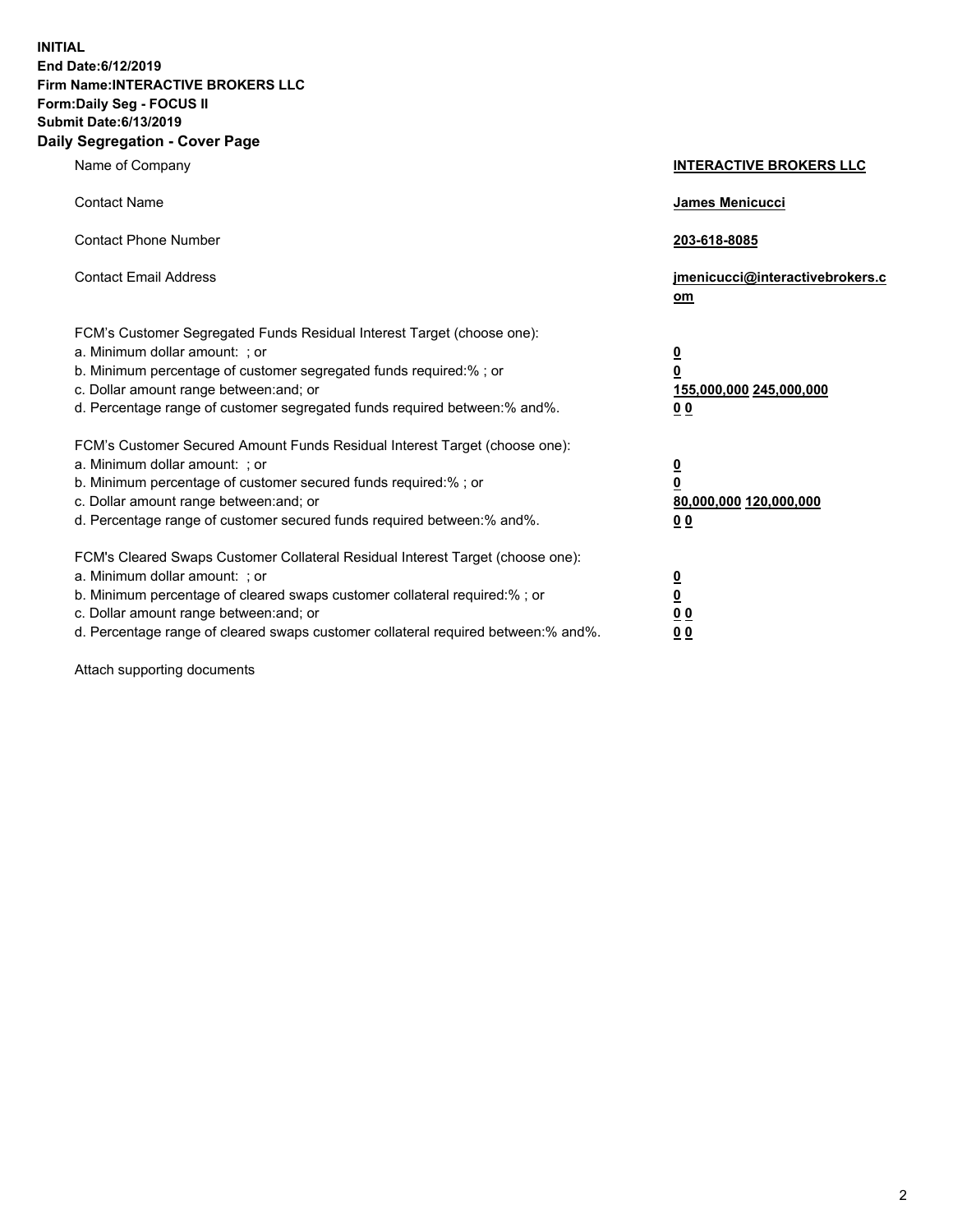## **INITIAL End Date:6/12/2019 Firm Name:INTERACTIVE BROKERS LLC Form:Daily Seg - FOCUS II Submit Date:6/13/2019 Daily Segregation - Secured Amounts**

|                | Dany Segregation - Secured Announts                                                                                                  |                                                |
|----------------|--------------------------------------------------------------------------------------------------------------------------------------|------------------------------------------------|
|                | Foreign Futures and Foreign Options Secured Amounts                                                                                  |                                                |
|                | Amount required to be set aside pursuant to law, rule or regulation of a foreign                                                     | $0$ [7305]                                     |
|                | government or a rule of a self-regulatory organization authorized thereunder                                                         |                                                |
| $\mathbf{1}$ . | Net ledger balance - Foreign Futures and Foreign Option Trading - All Customers                                                      |                                                |
|                | A. Cash                                                                                                                              | 453,015,007 [7315]                             |
|                | B. Securities (at market)                                                                                                            | $0$ [7317]                                     |
| 2.             | Net unrealized profit (loss) in open futures contracts traded on a foreign board of trade                                            | 9,816,226 [7325]                               |
| 3.             | Exchange traded options                                                                                                              |                                                |
|                | a. Market value of open option contracts purchased on a foreign board of trade                                                       | <b>40,572</b> [7335]                           |
|                | b. Market value of open contracts granted (sold) on a foreign board of trade                                                         | 48,361 [7337]                                  |
| 4.             | Net equity (deficit) (add lines 1. 2. and 3.)                                                                                        | 462,823,444 [7345]                             |
| 5.             | Account liquidating to a deficit and account with a debit balances - gross amount                                                    | 8,823 [7351]                                   |
|                | Less: amount offset by customer owned securities                                                                                     | 0 [7352] 8,823 [7354]                          |
| 6.             | Amount required to be set aside as the secured amount - Net Liquidating Equity                                                       | 462,832,267 [7355]                             |
|                | Method (add lines 4 and 5)                                                                                                           |                                                |
| 7.             | Greater of amount required to be set aside pursuant to foreign jurisdiction (above) or line                                          | 462,832,267 [7360]                             |
|                | 6.                                                                                                                                   |                                                |
|                | FUNDS DEPOSITED IN SEPARATE REGULATION 30.7 ACCOUNTS                                                                                 |                                                |
| 1.             | Cash in banks                                                                                                                        |                                                |
|                | A. Banks located in the United States                                                                                                | 99,685,074 [7500]                              |
|                | B. Other banks qualified under Regulation 30.7                                                                                       | 0 [7520] 99,685,074 [7530]                     |
| 2.             | <b>Securities</b>                                                                                                                    |                                                |
|                | A. In safekeeping with banks located in the United States                                                                            | 413,403,618 [7540]                             |
|                | B. In safekeeping with other banks qualified under Regulation 30.7                                                                   | 0 [7560] 413,403,618 [7570]                    |
| 3.             | Equities with registered futures commission merchants                                                                                |                                                |
|                | A. Cash                                                                                                                              | $0$ [7580]                                     |
|                | <b>B.</b> Securities                                                                                                                 | $0$ [7590]                                     |
|                | C. Unrealized gain (loss) on open futures contracts                                                                                  | $0$ [7600]                                     |
|                | D. Value of long option contracts                                                                                                    | $0$ [7610]                                     |
|                | E. Value of short option contracts                                                                                                   | 0 [7615] 0 [7620]                              |
| 4.             | Amounts held by clearing organizations of foreign boards of trade                                                                    |                                                |
|                | A. Cash                                                                                                                              | $0$ [7640]                                     |
|                | <b>B.</b> Securities                                                                                                                 | $0$ [7650]                                     |
|                | C. Amount due to (from) clearing organization - daily variation                                                                      | $0$ [7660]                                     |
|                | D. Value of long option contracts                                                                                                    | $0$ [7670]                                     |
|                | E. Value of short option contracts                                                                                                   | 0 [7675] 0 [7680]                              |
| 5.             | Amounts held by members of foreign boards of trade                                                                                   |                                                |
|                | A. Cash                                                                                                                              | 63,731,693 [7700]                              |
|                | <b>B.</b> Securities                                                                                                                 | $0$ [7710]                                     |
|                | C. Unrealized gain (loss) on open futures contracts                                                                                  | 8,937,610 [7720]                               |
|                | D. Value of long option contracts                                                                                                    | 40,572 [7730]                                  |
| 6.             | E. Value of short option contracts                                                                                                   | <u>-48,361</u> [7735] <u>72,661,514</u> [7740] |
| 7.             | Amounts with other depositories designated by a foreign board of trade                                                               | 0 [7760]                                       |
| 8.             | Segregated funds on hand                                                                                                             | $0$ [7765]                                     |
| 9.             | Total funds in separate section 30.7 accounts<br>Excess (deficiency) Set Aside for Secured Amount (subtract line 7 Secured Statement | 585,750,206 [7770]<br>122,917,939 [7380]       |
|                | Page 1 from Line 8)                                                                                                                  |                                                |
| 10.            | Management Target Amount for Excess funds in separate section 30.7 accounts                                                          | 80,000,000 [7780]                              |
| 11.            | Excess (deficiency) funds in separate 30.7 accounts over (under) Management Target                                                   | 42,917,939 [7785]                              |
|                |                                                                                                                                      |                                                |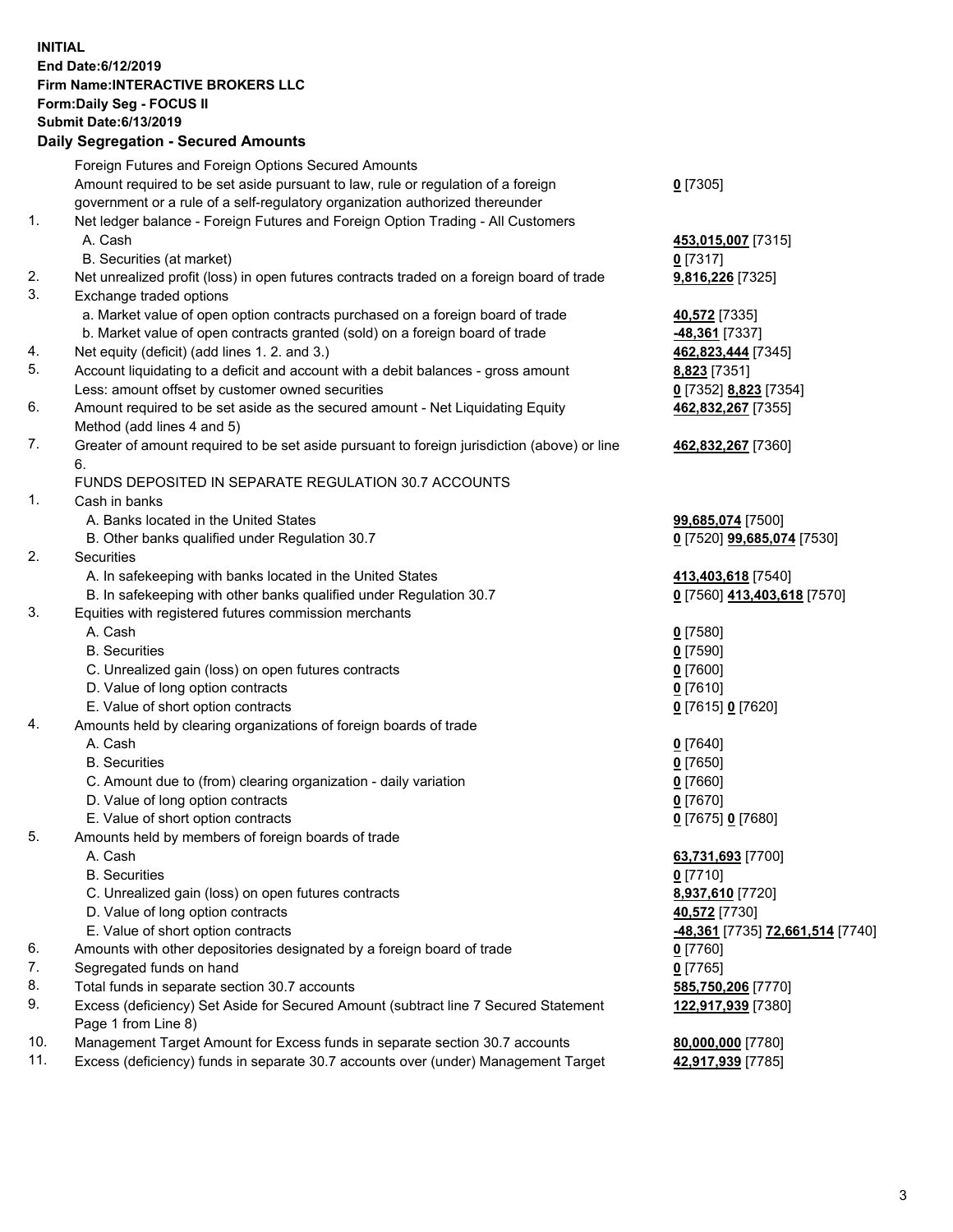**INITIAL End Date:6/12/2019 Firm Name:INTERACTIVE BROKERS LLC Form:Daily Seg - FOCUS II Submit Date:6/13/2019 Daily Segregation - Segregation Statement** SEGREGATION REQUIREMENTS(Section 4d(2) of the CEAct) 1. Net ledger balance A. Cash **3,949,204,000** [7010] B. Securities (at market) **0** [7020] 2. Net unrealized profit (loss) in open futures contracts traded on a contract market **-79,343,604** [7030] 3. Exchange traded options A. Add market value of open option contracts purchased on a contract market **197,208,959** [7032] B. Deduct market value of open option contracts granted (sold) on a contract market **-294,145,629** [7033] 4. Net equity (deficit) (add lines 1, 2 and 3) **3,772,923,726** [7040] 5. Accounts liquidating to a deficit and accounts with debit balances - gross amount **1,209,914** [7045] Less: amount offset by customer securities **0** [7047] **1,209,914** [7050] 6. Amount required to be segregated (add lines 4 and 5) **3,774,133,640** [7060] FUNDS IN SEGREGATED ACCOUNTS 7. Deposited in segregated funds bank accounts A. Cash **746,082,074** [7070] B. Securities representing investments of customers' funds (at market) **1,937,001,700** [7080] C. Securities held for particular customers or option customers in lieu of cash (at market) **0** [7090] 8. Margins on deposit with derivatives clearing organizations of contract markets A. Cash **5,623,201** [7100] B. Securities representing investments of customers' funds (at market) **1,399,348,086** [7110] C. Securities held for particular customers or option customers in lieu of cash (at market) **0** [7120] 9. Net settlement from (to) derivatives clearing organizations of contract markets **-14,518,875** [7130] 10. Exchange traded options A. Value of open long option contracts **197,248,880** [7132] B. Value of open short option contracts **-294,431,042** [7133] 11. Net equities with other FCMs A. Net liquidating equity **0** [7140] B. Securities representing investments of customers' funds (at market) **0** [7160] C. Securities held for particular customers or option customers in lieu of cash (at market) **0** [7170] 12. Segregated funds on hand **0** [7150] 13. Total amount in segregation (add lines 7 through 12) **3,976,354,024** [7180] 14. Excess (deficiency) funds in segregation (subtract line 6 from line 13) **202,220,384** [7190] 15. Management Target Amount for Excess funds in segregation **155,000,000** [7194]

16. Excess (deficiency) funds in segregation over (under) Management Target Amount Excess

**47,220,384** [7198]